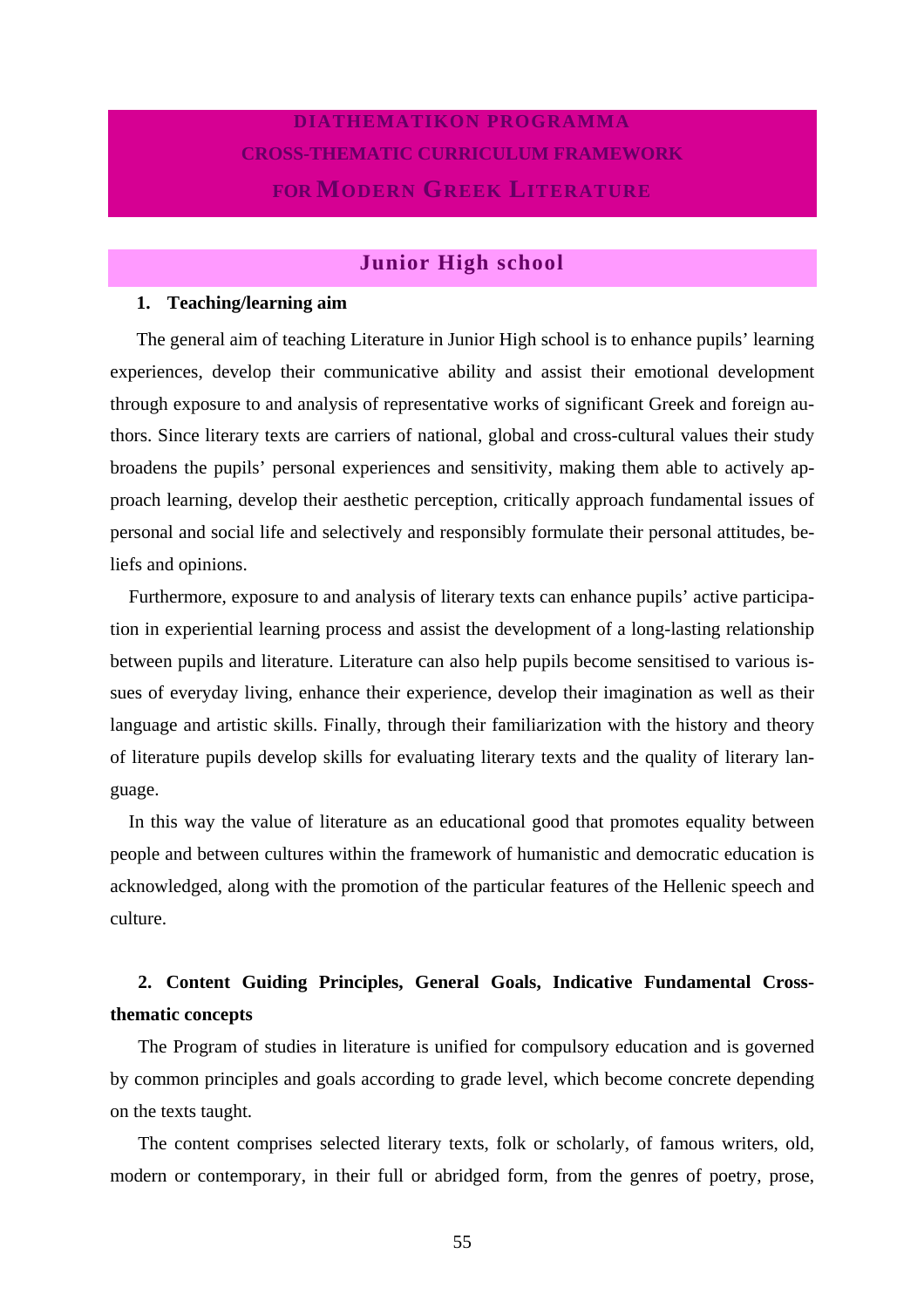theatre, script and literary essay from modern Greek and foreign literary tradition. The selection should be based on literary criteria.

In Junior High school the content is structured in the  $1<sup>st</sup>$  and  $2<sup>nd</sup>$  grades of 10-15 units focusing on humans in relation to nature, social life, tradition, national characteristics, historical continuity, contemporary problems, struggle for life, great values, including love, friendship and other issues relevant to the pupils' age and interests. In the  $3<sup>rd</sup>$  grade, whereby the nineyear long compulsory education is completed, a historical – philological arrangement of texts in combination with a genre classification is recommended, laying emphasis on the landmarks of our literature. The texts of foreign literature are classified in corresponding periods for comparative reading. Literary texts are anthologized, including poetry and prose, theatrical, folklore and fairy tales , selected for their literary value, the content and their compatibility with the cognitive development of pupils in each class.

| <b>Grade</b>    | <b>Content Guiding</b><br><b>Principles</b> | <b>General Goals</b><br>(Knowledge, skills, attitudes and<br>values)           | <b>Indicative</b><br><b>Fundamental</b><br><b>Cross-thematic</b><br><b>Concepts</b> |
|-----------------|---------------------------------------------|--------------------------------------------------------------------------------|-------------------------------------------------------------------------------------|
|                 |                                             | The following general goals should be                                          |                                                                                     |
| 1 <sup>st</sup> | Man and Nature                              | pursued:                                                                       | Space-Time                                                                          |
| $2^{nd}$        |                                             | creative and free interpretation of liter-                                     | Development                                                                         |
|                 | City-Countryside                            | ary works;                                                                     | Interaction                                                                         |
|                 |                                             |                                                                                | Natural-Human-                                                                      |
|                 |                                             | understanding of the different ways that                                       | made environ-                                                                       |
|                 |                                             | urban settings are represented in litera-                                      | ment                                                                                |
|                 |                                             | ture and the study of the values of the                                        | Change                                                                              |
|                 |                                             | city or the countryside, as they appear in                                     |                                                                                     |
|                 |                                             | texts;                                                                         |                                                                                     |
|                 |                                             | understanding of the relationship among<br>nature, the individual and society; |                                                                                     |
|                 |                                             | the aesthetic development and emo-<br>tional involvement of pupils.            |                                                                                     |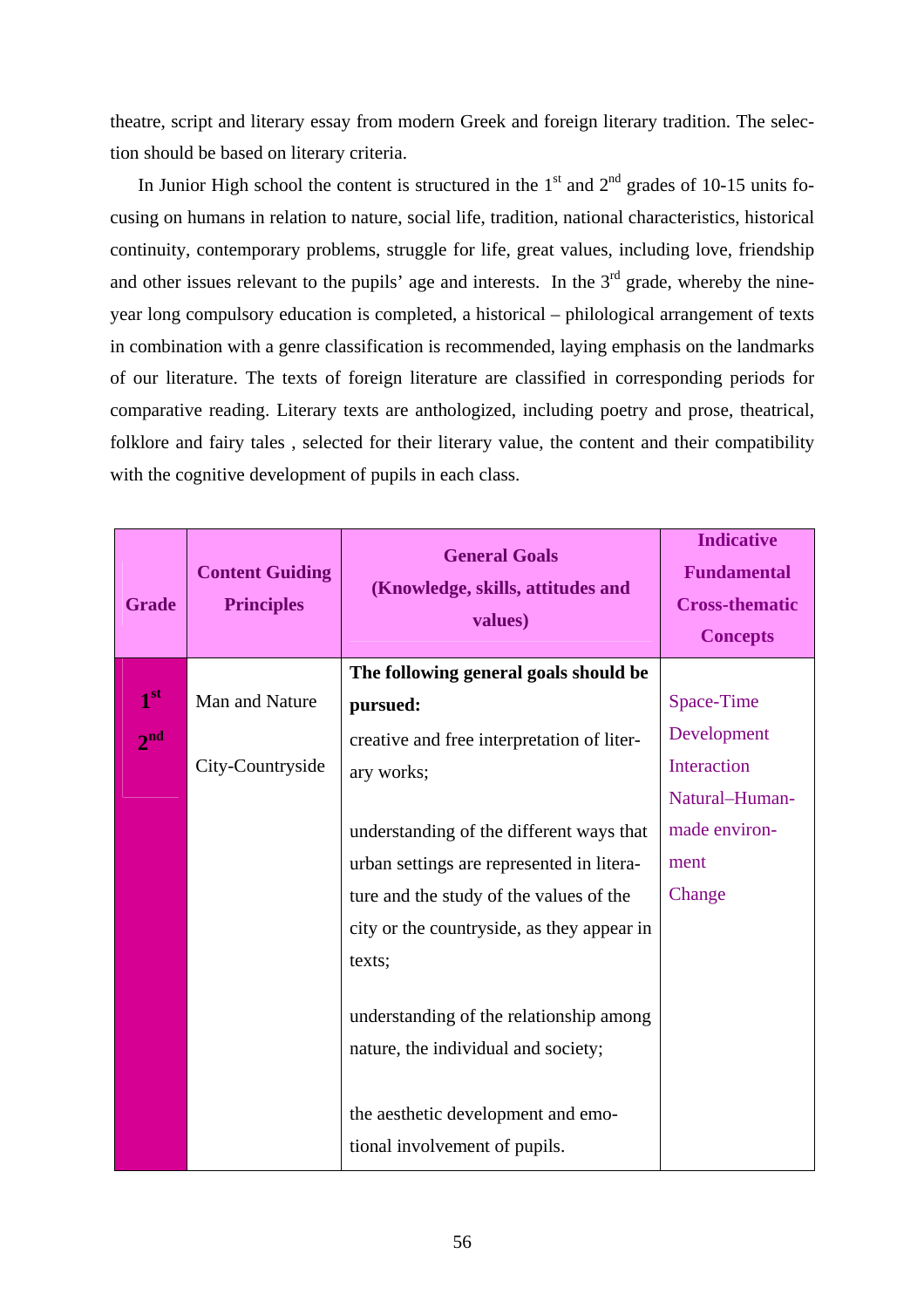| 1 <sup>st</sup> | Folk songs       | understanding folk songs as literary       | The Arts                |
|-----------------|------------------|--------------------------------------------|-------------------------|
|                 |                  | texts in which a whole world with its      | <b>Falk culture</b>     |
|                 |                  | civilization, values and socio-political   | Fairy tale-solace       |
|                 |                  | organization is represented;               | Historical mem-         |
|                 |                  |                                            | ory                     |
|                 |                  | the emergence of the fairy tale as narra-  | <b>System</b>           |
|                 |                  | tive and of its significance as a means of | Society                 |
|                 |                  | representing the values of society.        | <b>State</b>            |
|                 |                  |                                            | Change                  |
|                 |                  |                                            | Oral communica-         |
|                 |                  |                                            | tion-Writing            |
| 1 <sup>st</sup> | Folklore         | the dramatization of the literary texts    | The Arts-folk           |
| 2 <sup>nd</sup> | Folk art         | and the development of an interest in      | culture                 |
|                 |                  | folk theatre;                              | Historical mem-         |
|                 |                  |                                            | ory                     |
|                 |                  | understanding the character of the Hel-    | <b>System</b>           |
|                 |                  | lenic cultural heritage and the need for   | Society                 |
|                 |                  | participation in the procedures of the     | <b>State</b>            |
|                 |                  | European Union.                            | Change                  |
|                 |                  |                                            | Oral communica-         |
|                 |                  |                                            | tion-writing            |
|                 |                  |                                            | <b>Individual-Group</b> |
|                 |                  |                                            | Tradition-              |
|                 |                  |                                            | Modernism               |
|                 |                  |                                            | Greece-West             |
|                 |                  |                                            | Culture                 |
|                 |                  |                                            | Change                  |
| 1 <sup>st</sup> | The War of Inde- | the development of historical aware-       | Space-time              |
| 2 <sup>nd</sup> | pendence         | ness;                                      | Freedom                 |
|                 |                  |                                            | <b>Equality</b>         |
|                 |                  | the study of the way in which specific     | War-peace               |
|                 |                  | historical facts of the past are trans-    | Conflict                |
|                 |                  | formed into a literary work;               | Life-death              |
|                 |                  |                                            |                         |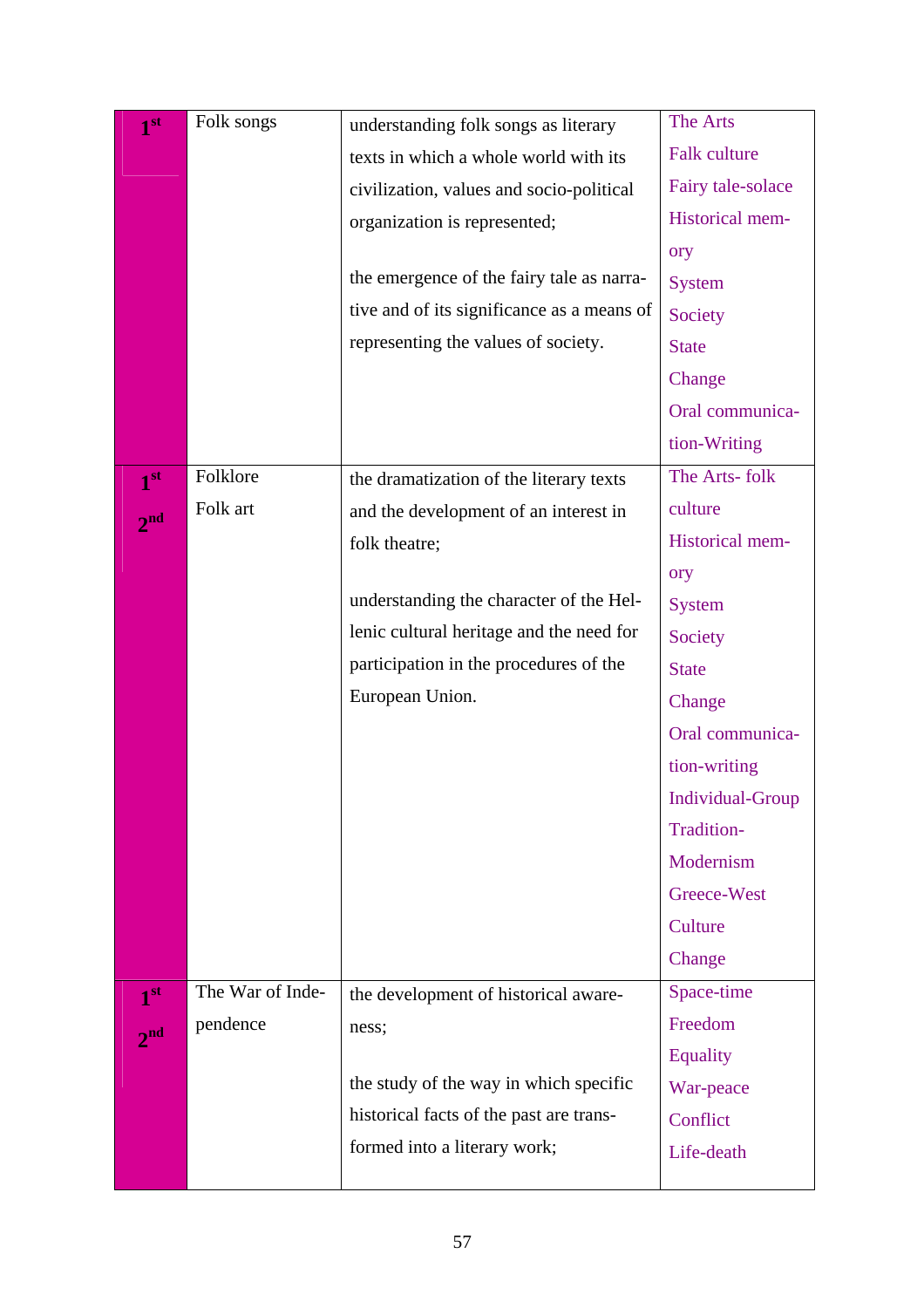|                 |                   | the acknowledgement of certain literary                                                                                        | Individual-       |
|-----------------|-------------------|--------------------------------------------------------------------------------------------------------------------------------|-------------------|
|                 |                   | works (e.g. Battle-song, Hymn to Free-                                                                                         | Society           |
|                 |                   | dom) as determining for our national                                                                                           | Philellenism      |
|                 |                   | identity and self-knowledge.                                                                                                   |                   |
|                 | Earlier forms of  |                                                                                                                                | Evolution         |
| 1 <sup>st</sup> | life              | the treatment of a literary text as a                                                                                          | Transformation    |
| 2 <sup>nd</sup> |                   | document of anthropological or ethno-                                                                                          |                   |
|                 |                   | graphic value, in which behavior codes                                                                                         | Progress          |
|                 |                   | and experiences from earlier times are                                                                                         | Time-space        |
|                 |                   | recorded, conserved and decoded.                                                                                               | Change            |
|                 |                   |                                                                                                                                | Past-Present-     |
|                 |                   |                                                                                                                                | Future            |
|                 |                   |                                                                                                                                | Old-New           |
| 1 <sup>st</sup> | Getting to know   | the development of a positive attitude                                                                                         | Interaction       |
| 2 <sup>nd</sup> | our own and other | towards modern multicultural and mul-                                                                                          | Cultural exchange |
|                 | lands             | tinational societies and of the awareness                                                                                      | Multiculturalism  |
|                 | Emigration, mi-   | of the equal value of all works of world                                                                                       | Similarity-       |
|                 | gration           | culture;                                                                                                                       | <b>Difference</b> |
|                 |                   |                                                                                                                                | Native-Foreigner  |
|                 | <b>Sports</b>     | understanding the phenomenon of emi-                                                                                           | Xenophobia-       |
|                 |                   | gration and migration through time;                                                                                            | Tolerance         |
|                 |                   |                                                                                                                                | Collaboration     |
|                 |                   | The development of an awareness of the<br>fact that we live in a pluralistic world<br>and the continuous effort of understand- | Communication     |
|                 |                   |                                                                                                                                | Nation-           |
|                 |                   |                                                                                                                                | Globalization     |
|                 |                   | ing ourselves through our familiariza-                                                                                         | Olympic ideal     |
|                 |                   | tion with other systems of values, cus-                                                                                        | Homeland          |
|                 |                   |                                                                                                                                | Repatriation      |
|                 |                   | toms, mentalities;                                                                                                             | Foreign land      |
|                 |                   | the emergence of the athletic ideal as a                                                                                       |                   |
|                 |                   | means of strengthening ties among na-                                                                                          |                   |
|                 |                   | tions.                                                                                                                         |                   |
|                 |                   |                                                                                                                                |                   |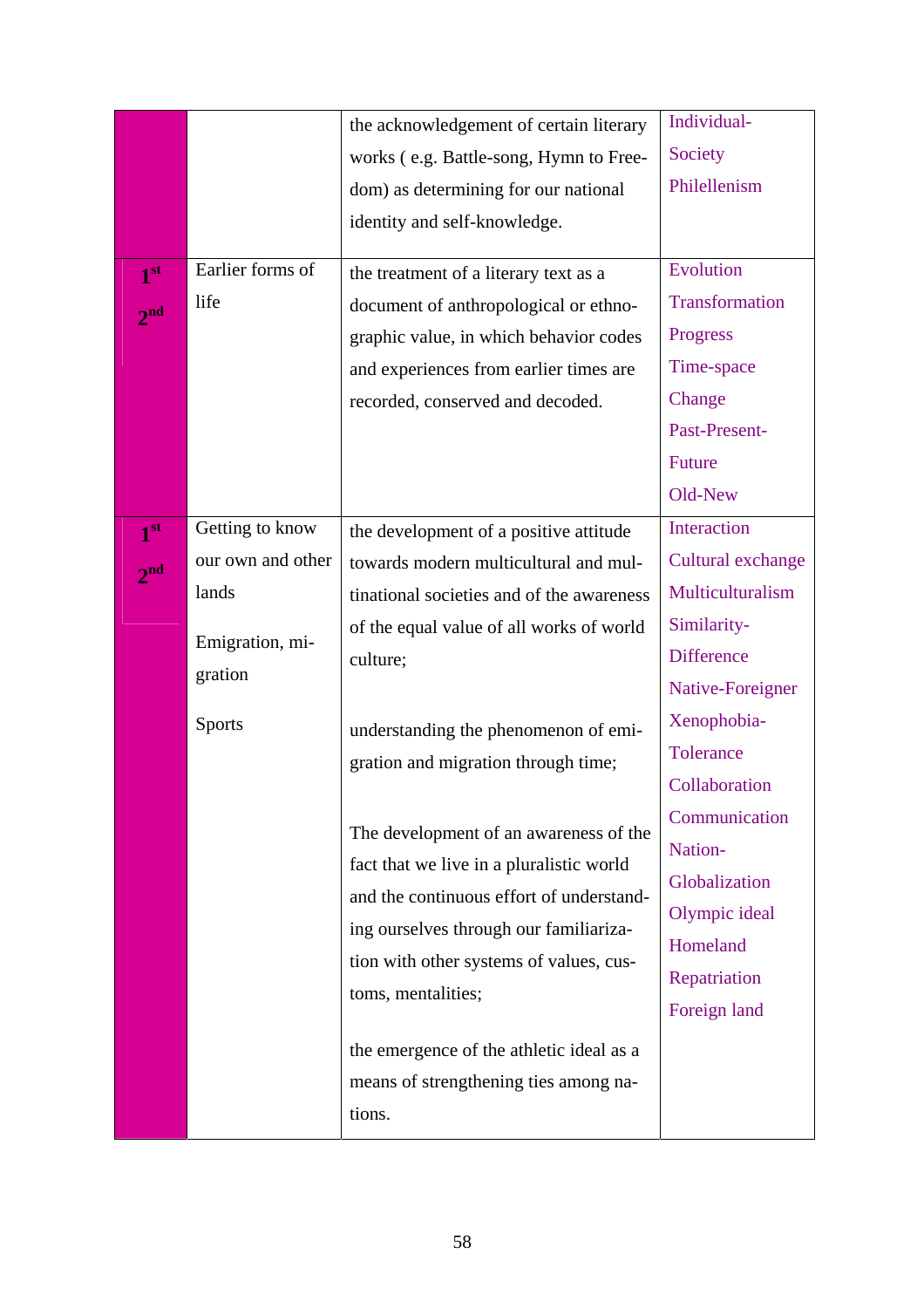| 3 <sup>rd</sup> | Introduction to                    | realizing that folk songs are an essential  | Folklore-              |
|-----------------|------------------------------------|---------------------------------------------|------------------------|
|                 | the history of                     | vehicle of traditional values and life-     | <b>Tradition</b>       |
|                 | Greek literature                   | style related to rural societies;           | Urban-Rural so-        |
|                 | from the $9th$ cen-                |                                             | cieties                |
|                 | tury AC to the                     | familiarization with the basic stylistic    | Collaboration-         |
|                 | present day:                       | patterns of oral folk poetry (e.g. set      | Individual action      |
|                 | Representative                     | verses and repeated syntactic struc-        | <b>War and Peace</b>   |
|                 | literary works-                    | tures);                                     | Freedom                |
|                 | Foreign literature                 |                                             | Patriotism             |
|                 |                                    | awareness of the diachronic value of our    | Equality and de-       |
|                 | More specifically:                 | cultural heritage;                          | mocratic educa-        |
|                 | Folk songs and                     |                                             | tion                   |
|                 | Literature                         | familiarization with major works of         | Personal and so-       |
|                 | $(1000-1600)$                      | modern Greek literature;                    | cial rights            |
|                 | Cretan literature                  | the study of texts of Modern Greek          | Historical aware-      |
|                 | Modern Greek                       | Enlightenment period that helps to real-    | ness                   |
|                 | Enlightenment                      | ize their contribution to social and po-    | Social reform          |
|                 | $19th$ century up to               | litical changes of that era;                | Literary school        |
|                 | 1880                               |                                             | and System             |
|                 |                                    | familiarization with the landmarks of       | Movements (po-         |
|                 | a. Memoirs                         | Greek literature;                           | litical, social, art)  |
|                 | b. The Ionian<br>School            |                                             | Imagination and        |
|                 |                                    | the sensitization and the development of    | memory                 |
|                 | c. Phanariotes and<br>the Romantic | skills necessary for the individual's con-  | Change                 |
|                 | School of Athens                   | tribution to the solution of contempo-      | International          |
|                 |                                    | rary global social problems (for exam-      | peace and coexis-      |
|                 | The new Athe-                      | ple, poverty, violence, racism, war, mi-    | tence of nations       |
|                 | nian School                        | gration, etc.)                              | Social rights and      |
|                 | $(1880-1922)$                      | development of a critical attitude to-      | religious freedom      |
|                 | Modern Literature                  | wards totalitarian ideologies and the       | <b>Labor relations</b> |
|                 | a. The 1922 -                      | pursuits of powerful nations;               | Social structure       |
|                 | 1945 period                        |                                             | Post-war society       |
|                 | b. Early post-war<br>period        | sensitization to issues of style and liter- | Individual-Group       |
|                 |                                    |                                             |                        |